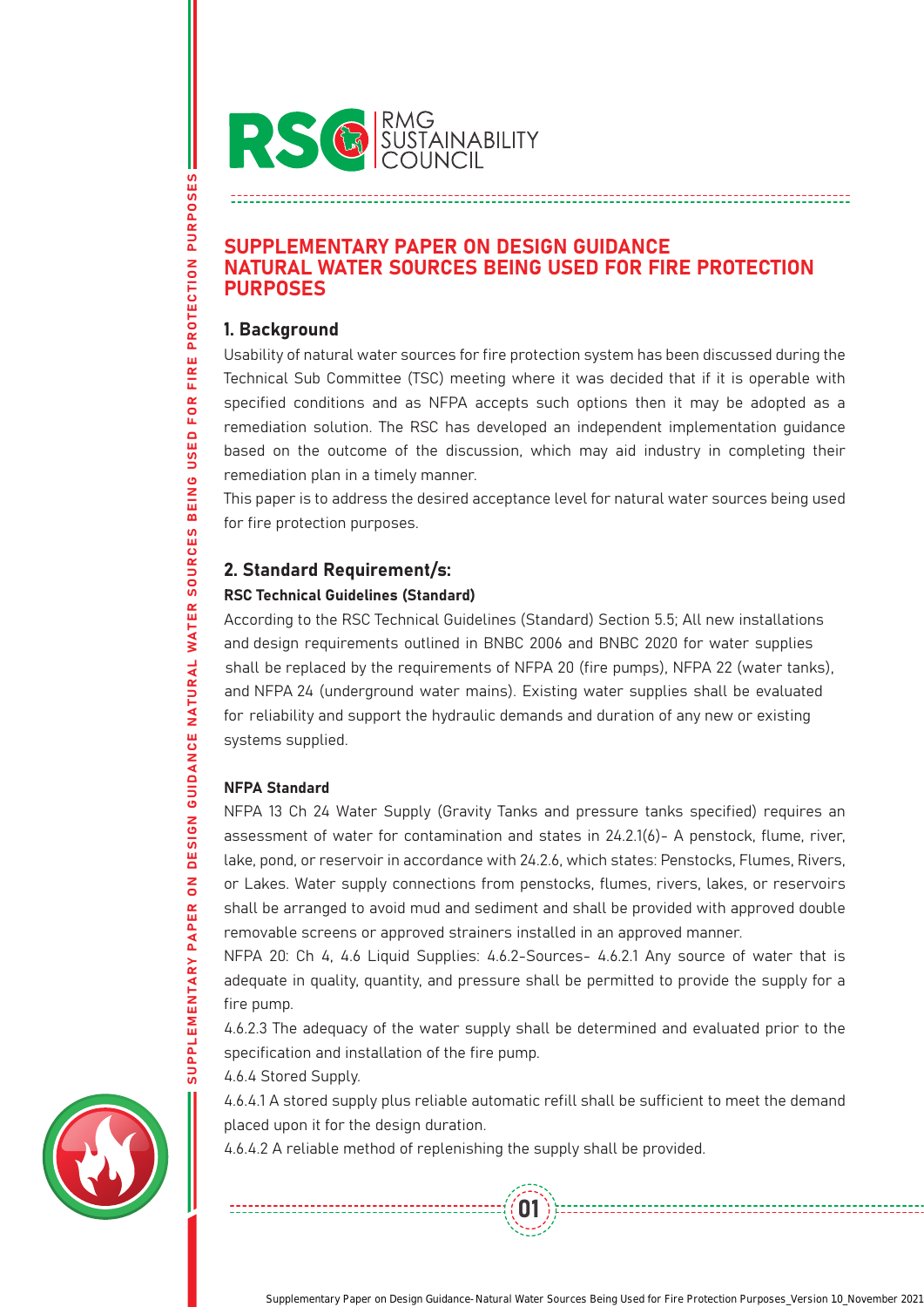4.14.8 Suction Screening.

4.14.8.1 Where the water supply is obtained from an open source such as a pond or wet pit, the passage of materials that might clog the pump shall be obstructed.

## Challenges:

SUPPLEMENTARY PAPER ON DESIGN GUIDANCE NATURAL WATER SOURCES BEING USED FOR FIRE PROTECTION PURPOSES

GUIDANCE NATURAL WATER

**DESIGN** 

 $\overline{\mathsf{S}}$ 

FOR FIRE PROTECTION PURPOSES

USED

BEING

SOURCES

### Surface water supplies should be of

- $\bullet$  Dedicated source.
- Adequate quality and quantity.
- Suction supply piping properly designed, arranged, installed, and maintained.
- Location of ponds relative to building and how to achieve positive suction.

#### Surface Water Quality Concerns are

- Reliability and source of replenishment.
- Elevation and location with respect to fire pump.
- Legal right to access and use water source.
- Dedicated use for firefighting.
- Contamination and water treatment.

#### 3. Implementation Guidance:

- 1. It should be left to the factories to decide whether it is feasible to use the natural water source for the purpose of fire protection system considering long term sustainability & serviceability of the system.
- 2. It is important to distinguish between dedicated ponds for fire protection and natural water bodies. Ponds that are to be used for the purpose of fire protection should be designed for that purpose with a water treatment facility.
- 3. A supplemental means to replenish the natural water source (by WASA, sub-surface water by deep tube well or other reliable means of replenishment source) is required if it is being used for firefighting purposes unless the source has a capacity which is many times the fire demand.
- 4. Where the water supply is obtained from an open source such as a pond or wet pit, a suction screening should be provided according to NFPA 20 Section 4.14.8.
- 5. A thorough investigation on proposed open water source (for example lakes, streams, ground water supplies) shall be performed to ensure that the water for fire protection system is suitable and reliable. Investigation must include parameters i.e., the seasonal fluctuation and minimum amount of water retained after seasonal influence, quality of water to ensure whether the water is potable, existence of vegetation and aquatic life, surrounding catchment area and earth protection etc., amount of silts and gravels. An investigation report shall be produced accordingly and require to be submitted to the RSC for review.

02